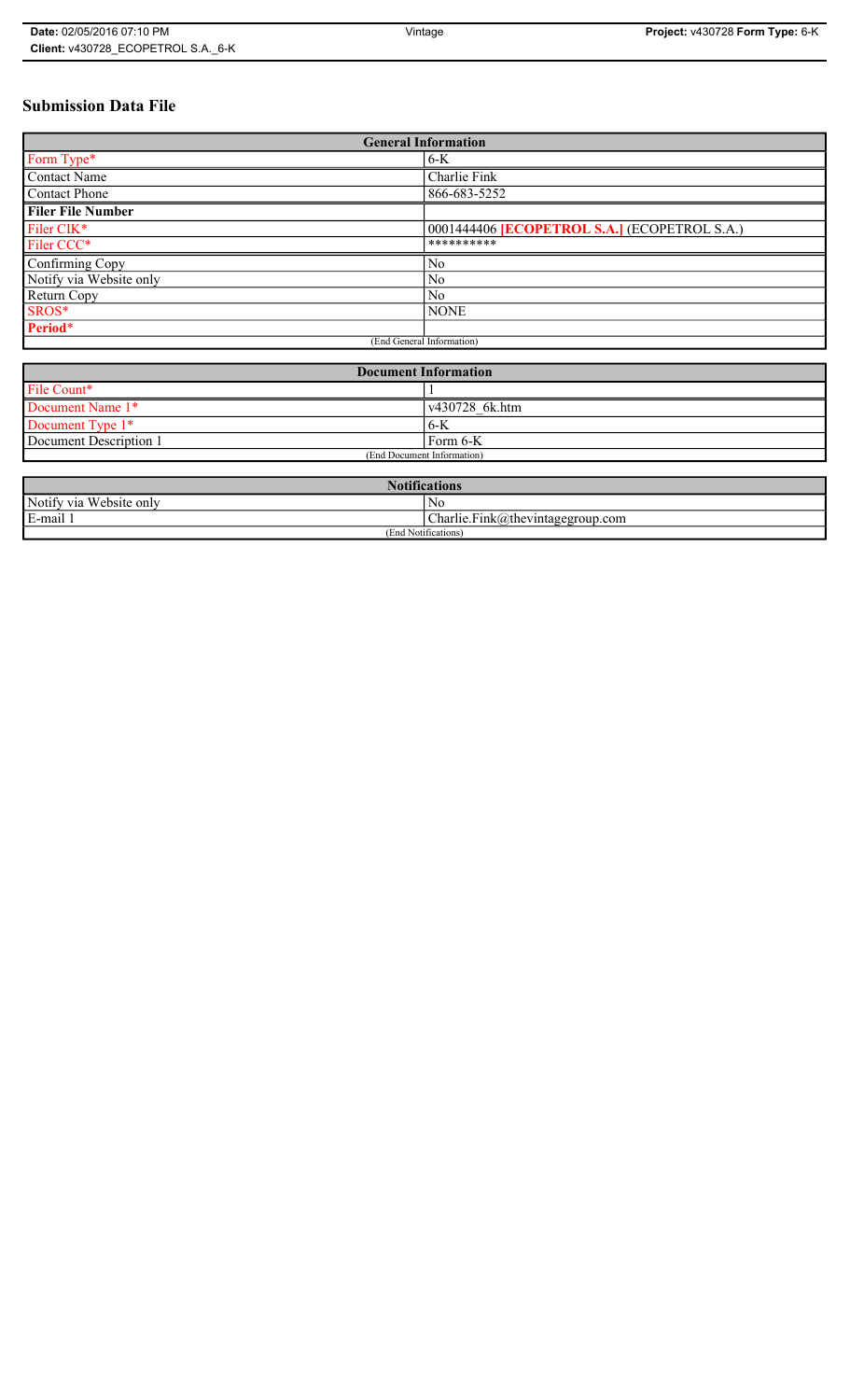#### **UNITED STATES SECURITIES AND EXCHANGE COMMISSION Washington, D.C. 20549**

#### **FORM 6-K**

## **REPORT OF FOREIGN PRIVATE ISSUER PURSUANT TO RULE 13a-16 OR 15d-16 UNDER THE SECURITIES EXCHANGE ACT OF 1934**

For the month of February, 2016 Commission File Number 001-34175

ECOPETROL S.A.

(Exact name of registrant as specified in its charter)

N.A.

(Translation of registrant's name into English)

COLOMBIA

(Jurisdiction of incorporation or organization)

Carrera 13 No. 36 – 24

BOGOTA D.C. – COLOMBIA (Address of principal executive offices)

Indicate by check mark whether the registrant files or will file annual reports under cover of Form 20-F or Form 40-F.

Form 20-F  $\boxtimes$  Form 40-F  $\Box$ 

Indicate by check mark if the registrant is submitting the Form 6-K in paper as permitted by Regulation S-T Rule 101(b)(1)

 $Yes \Box No \boxtimes$ 

Indicate by check mark if the registrant is submitting the Form 6-K in paper as permitted by Regulation S-T Rule 101(b)(7)

 $\mathbf{Y}\mathbf{es} \ \Box \ \mathbf{No} \ \overline{\mathbf{\mathbf{\boxtimes}}}$ 

Indicate by check mark whether the registrant by furnishing the information contained in this form is also thereby furnishing the information to the Commission pursuant to Rule 12g3-2(b) under the Securities Exchange Act of 1934.

## $Yes \Box No \boxtimes$

If "Yes" is marked, indicate below the file number assigned to the registrant in connection with Rule 12g3-2(b): 82- N/A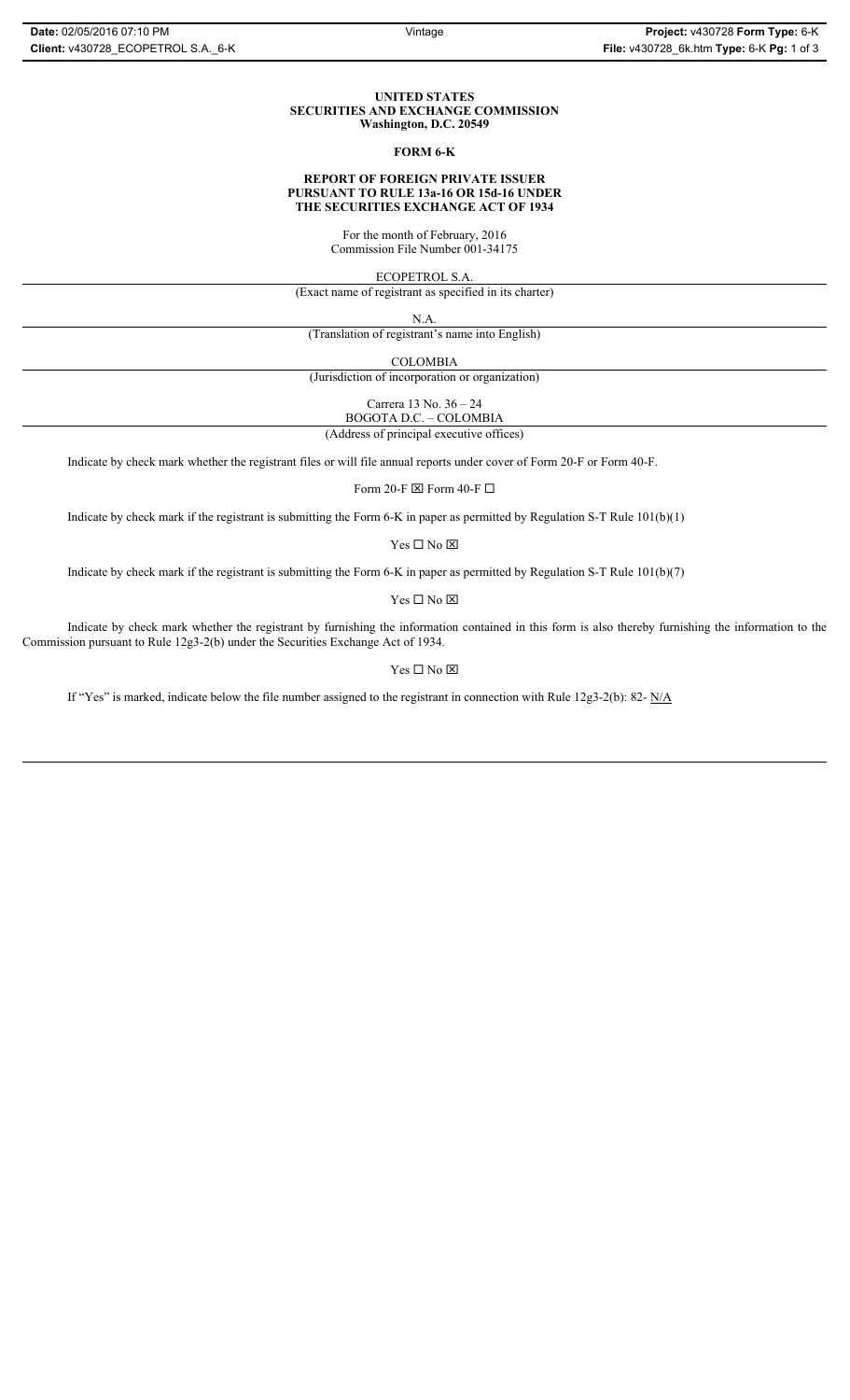Ecopetrol S.A. (BVC: ECOPETROL; NYSE: EC; TSX: ECP) ("Ecopetrol" or the "Company") reports that representatives of the minority shareholders with the largest holdings of the Company's shares have submitted a "Shareholders' Agreement", subscribed by five pension and retirement funds, in which such minority shareholders have nominated Mr. Roberto Steiner Sampedro as an independent member of the Board of Directors of the Company.

Pursuant to the Majority Shareholder's Declaration, the nomination of Mr. Steiner as an independent member of the Board of Directors and representative of the minority shareholders is to be included as the ninth item in the program of the Ministry of Finance and Public Credit that will be submitted for consideration at the General Shareholders' Assembly.

#### **Bogota, February 5, 2016**

*Ecopetrol is the largest company in Colombia and is an integrated oil & gas company; it is among the top 50 oil companies in the world and among the four top ones in Latin America. Besides Colombia - where it generates over 60% of the national production - it has exploration and production activities in Brazil, Peru & the US (Gulf of Mexico). Ecopetrol owns the largest refinery in Colombia and most of the pipeline and multi-product pipeline network in the country, and is significantly increasing its participation in bio-fuels.*

*This release contains statements that may be considered forward looking statements within the meaning of Section 27A of the U.S. Securities Act of 1933 and Section 21E of the U.S. Securities Exchange Act of 1934. All forward-looking statements, whether made in this release or in future filings or press releases or orally, address matters that involve risks and uncertainties, including in respect of the Company's prospects for growth and its ongoing access to capital to fund the Company's business plan, among others. Consequently, changes in the following factors, among others, could cause actual results to differ materially from those included in the forward-looking statements: market prices of oil & gas, our exploration and production activities, market conditions, applicable regulations, the exchange rate, the Company's competitiveness and the performance of Colombia's economy and industry, to mention a few. We do not intend, and do not assume any obligation to update these forward-looking statements.*

**For further information, please contact:** 

-----------------------------------------

**Head of Corporate Finance and Investor Relations** María Catalina Escobar Phone: (+571) 234 5190 E-mail: investors@ecopetrol.com.co

**Media Relations (Colombia)**  Jorge Mauricio Tellez Phone: + 571-234-4329 e-mail: mauricio.tellez@ecopetrol.com.co